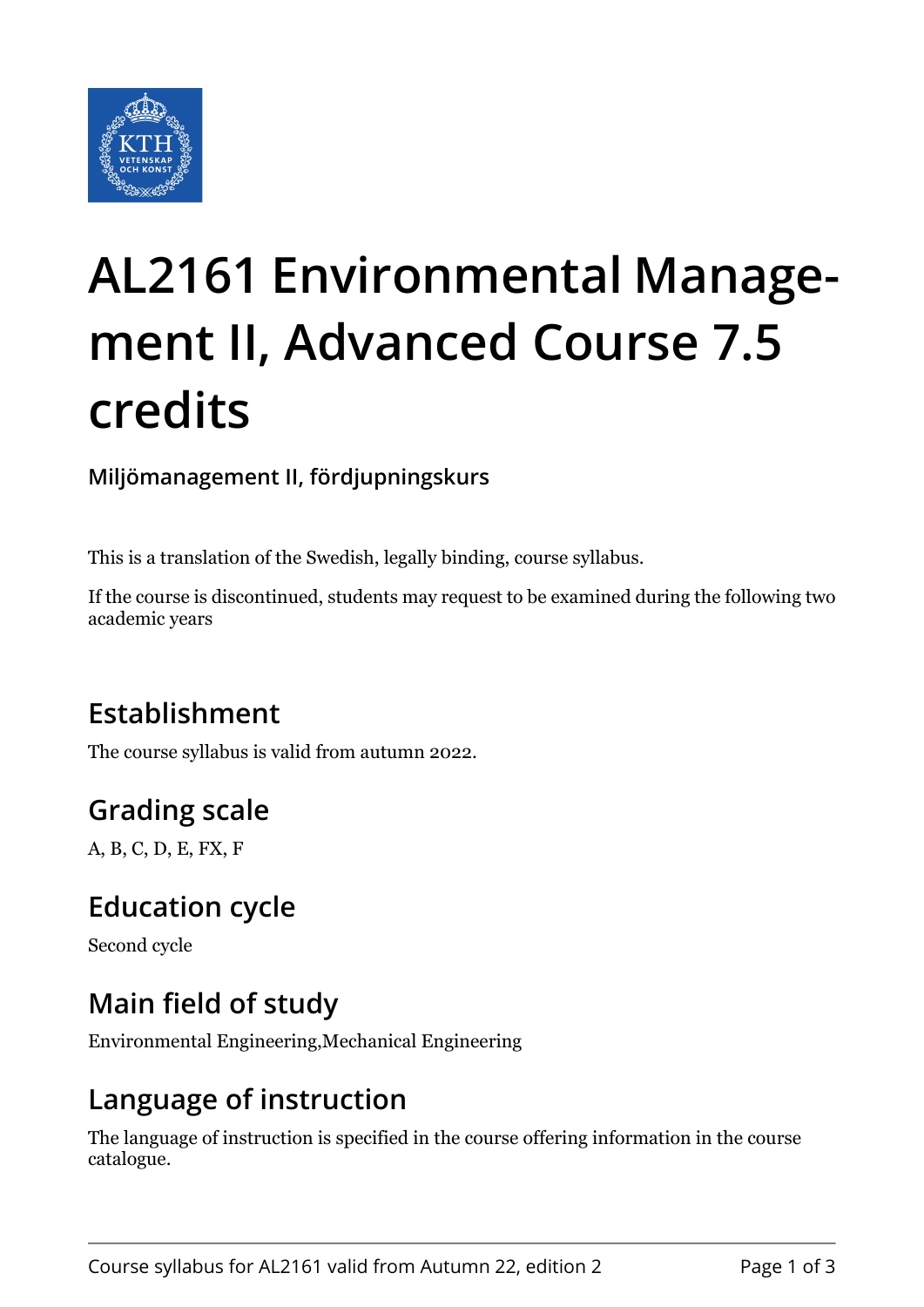#### **Intended learning outcomes**

The overall aim with the course is to give knowledge, and skills regarding approaches for management for sustainable development and change in companies and other organizations due to an increased focus on sustainability. The course also provides training in application of some of the tools used to plan, monitor and evaluate environmental and sustainability management in organizations.

After concluding this course the student should be able to:

- Analyse and compare how strategies and methods such as environmental management systems are used to improve organizations' contributions to sustainable development, considering a life-cycle perspective as well as the economic and institutional context of the organization
- Identify, analyze and evaluate sustainability aspects and propose indicators for formulation of targets and action plans for the sustainable development of a company or organization
- Collect, analyze and present data on environmental impacts and resource flows, in order to monitor and evaluate the environmental performance of organizations
- Design, plan and perform a group project on environmental and sustainability management of an organization, while considering the project description and the intentions of a client.
- Write project reports according to instructions in the course documentation, present and discuss the reports to the company or organization that has been studied in the project and at seminars for the course participants.

#### **Course contents**

Motivations and forces driving the implementation and development of environmental and sustainability management systems in companies and organisations. Current management systems aiming at implementing and sustaining a systematic, efficient and sustainable operation of a company. In the framework of a project designed in collaboration with external stakeholders, different issues of corporate environmental management such as planning and implementation of management systems, climate change performance, sustainable supply chain management and use-phase aspects may be studied. Comparison of current management standards for enviroment, such as EMAS and ISO14001, quality, ISO 9001:2000, health and safety – OSHAS 18001 for developing integrated management systems for sustainability. The course also addresses the tools for sustainability monitoring and planning, such as Environmental and Quality Auditing and Corporate Sustainability Reporting. The course is mainly a project course implementing theory and methods of environmental and sustainability management on companies and organisations.

## **Specific prerequisites**

TSUTM: Course AL2160 or corresponding knowledge in basic environmental management

Others: Open for programme students at KTH with at least 180 ECTS or a Bachelor degree for other students as well as A basic course AL2160 or corresponding knowledge in basic environmental management